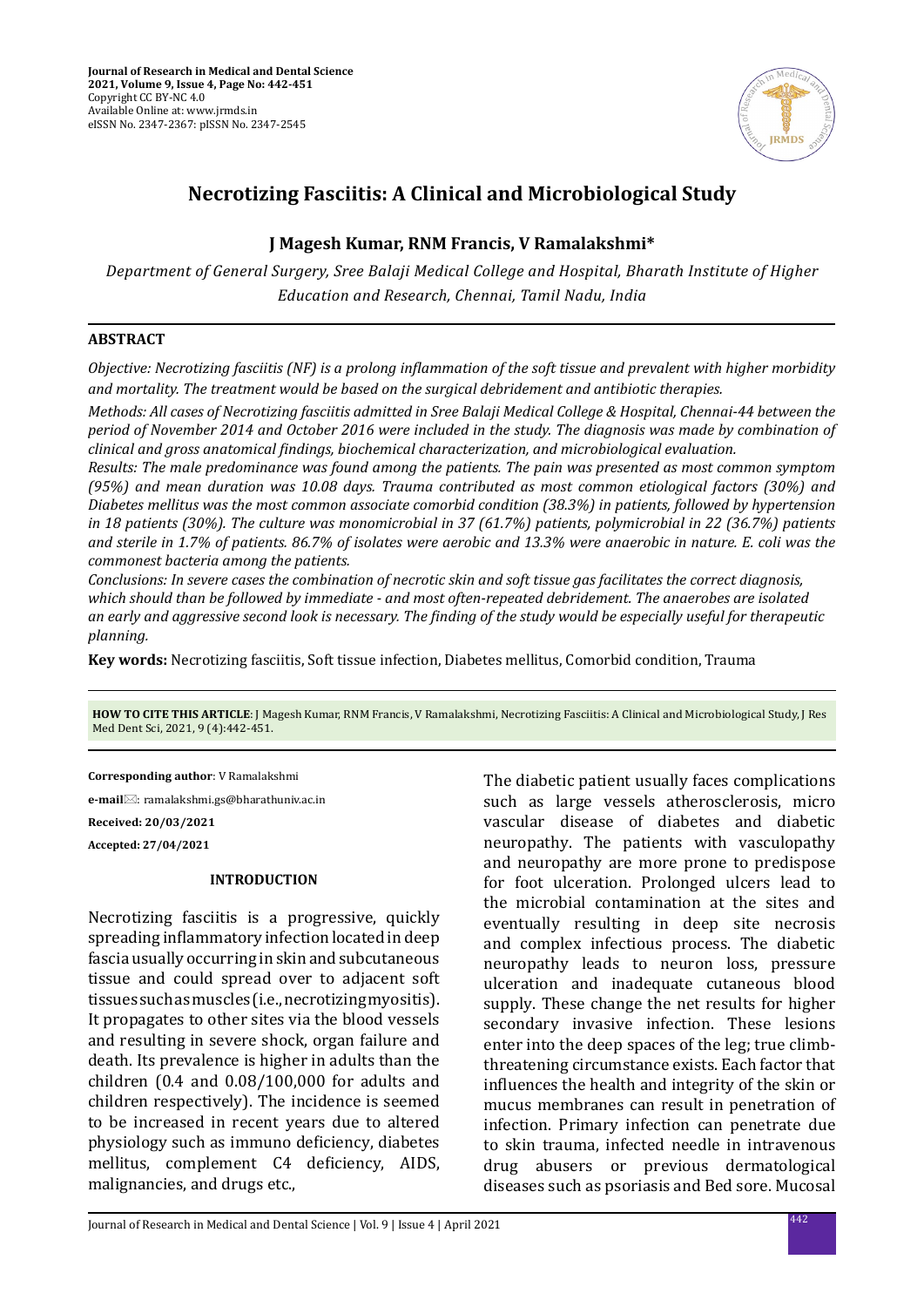membranes in gastrointestinal or genitourinary systems are the other routes of infection [1-9].

The present study aimed to identify the frequency of Necrotizing Fasciitis in Sree Balaji Medical College and Hospital, Chrompet, Chennai for determining the effective therapeutic strategy on necrotizing fasciitis.

To analyze the clinical presentation in patients with Necrotizing fasciitis. To determine the predisposing factors related to Necrotizing fasciitis. To define the relationship of Co morbid diseases with Necrotizing fasciitis. To analyze the microbiological parameters on Necrotizing fasciitis. To analyze the Surgical and resuscitative management**.**

# **MATERIALS AND METHODS**

The present study is a kind of descriptive study on Necrotizing fasciitis and involved a single group of patients admitted in Sree Balaji Medical College & Hospital, Chennai between the period of November 2014 and October 2016. The study was conducted after the proper ethical approval.

### **Inclusion criteria**

All cases of Necrotizing fasciitis admitted in Sree Balaji Medical College & Hospital, Chennai-44 between the period of November 2014 and October 2016.

# **Exlcusion criteria**

All patients with necrotizing fasciitis leaving before the completion of the treatment.

# **Methodology**

Patients with Necrotizing fasciitis were included in the present study. The diagnosis was made by combination of clinical and gross anatomical findings during the surgery. Demographic data was collected and the pre medical history such as diabetes mellitus, antibiotic usage was recorded. The vital parameters and physical examination was performed to look for any bullae formation. The blood parameters such as Hemoglobin, Platelets, RBS, Urea, creatinine, Sodium and Potassium levels, Radiograph were done to analyze the subcutaneous gas formation. Treatment including hemodynamic stabilization, blood-spectrum antibiotics and aggressive wound debridement were given to the patients. The microbial culture and sensitivities were taken from the infected wound during debridement or fasciotomy, particularly to test for aerobic and anaerobic organisms. The Microbial analyses were adopted from the CLSI (Clinical and Laboratory Standards Institute) guidelines. The tissue sample or the wound swab was inoculated in RCM (Robertson's Cooked Meat) media for further anaerobic culture and identification.

## **Statistical analysis**

The statistical software namely, Statistical Package for the Social Sciences software, SPSS 15.0(SPSS Inc., Chicago, IL), and R environment ver.2.11.1 were used in the study.

### **RESULTS**

The present study was carried out with 60 patients diagnosed with Necrotizing Fasciitis admitted to Sree Balaji Medical College and Hospital, Chromepet. The age of the studied patients was ranged between 29 -81 years. There were 49 males and 11 females, the male: female ratio being 4:45:1. The mean age was 50.42 ± 17.31 years. Maximum cases were above the age of 50 years (Table 1 and Figure 1). The occupation plays a significant role in diseases. In the present study, out of the 60 patients, 17 (28.3%) were farmers by occupation. 10 (16.7%) were housewives (Table 2). The study showed that the disease severity could be correlated with the occupation.

The study showed that lower limb was the most common site involved in 32 (53.3%) patients followed by the perineum in 18 (30%) patients and trunk in 5 (8.3%) patients (Table 3 and Figure 2). Regarding symptoms, pain was present in most of the cases 57(95%). Fever and discharge was present in 37(61.7%) & 35(58.3%) respectively. Swelling in 27(45%) and blisters/ skin vesicles in 11(18.3%) were also noted (Table 4 and Figure 3). Thirty-three patients  $(55%)$ , presented within a week,  $19(31.7%)$  in 2 weeks and 8(13.3%) beyond 2 weeks. Mean duration of symptoms was  $10.08 \pm 10.09$  days (Table 5 and Figure 4). Clinical signs of oedema and ulcer was present in 51(85%) & 46(76.7%) respectively (Table 6 and Figure 5). Trauma was the most common etiological factors comprising of 18(30%) patients. No predisposing factor was present in 4(6.7%) patients. The diversification of etiological factors is mentioned in Table 7 and Figure 6.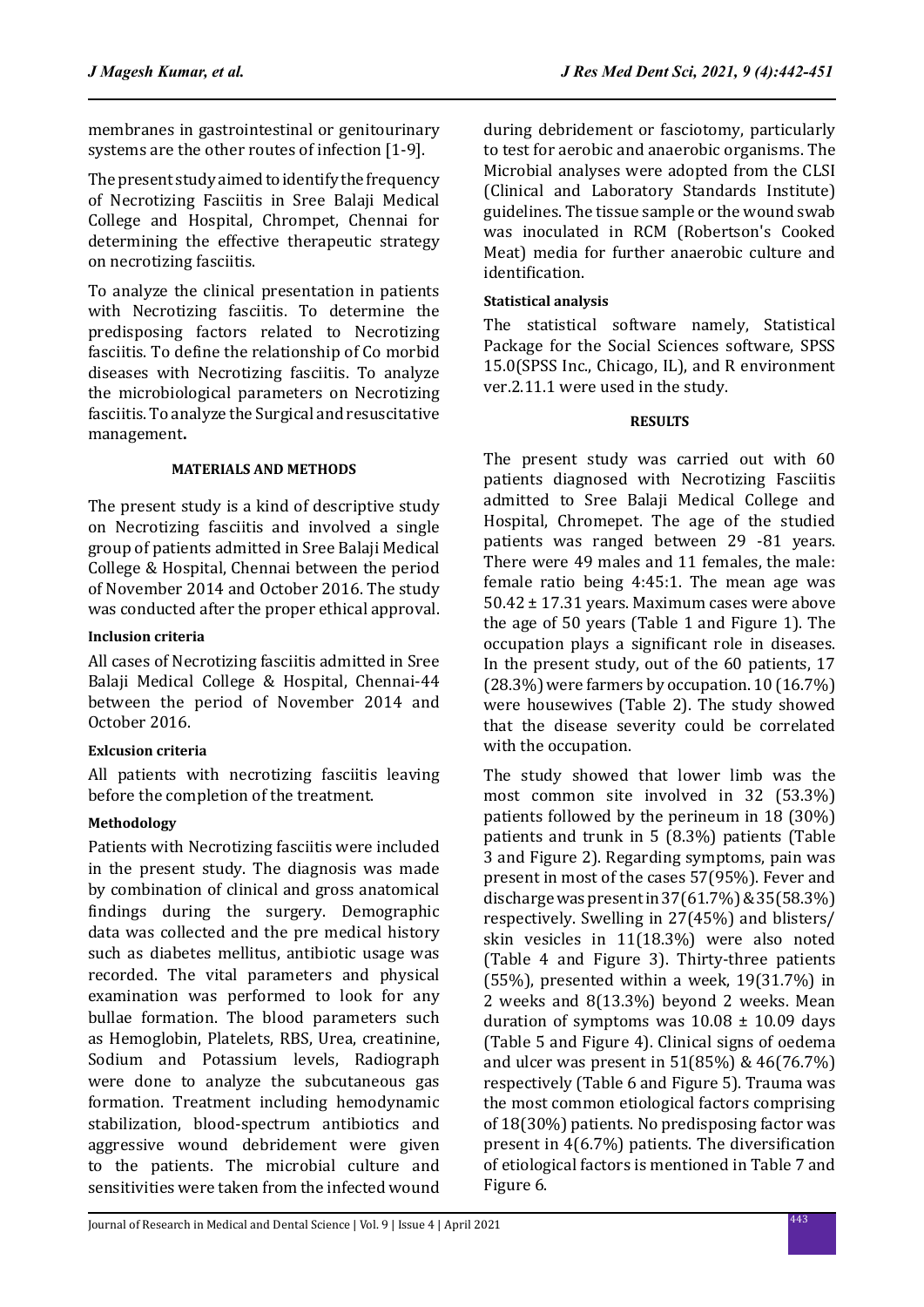|               |    | Male                                                                             | Female |                   | <b>Total</b> |                   |
|---------------|----|----------------------------------------------------------------------------------|--------|-------------------|--------------|-------------------|
| Age in years  | No | %                                                                                | No     | %                 | No           | %                 |
| $20$          |    | 4.1                                                                              |        | 18.2              | 4            | 6.7               |
| $21 - 30$     |    | 2.1                                                                              |        | 9.1               |              | 3.3               |
| 31-40         | 10 | 20.4                                                                             |        | 18.2              | 12           | 20                |
| 41-50         |    | 14.3                                                                             |        | 9.1               | 8            | 13.3              |
| 51-60         | 14 | 28.6                                                                             |        | 27.3              | 17           | 28.3              |
| >60           | 15 | 30.6                                                                             |        | 18.2              | 17           | 28.3              |
| Total         | 49 | 0                                                                                | 11     | 100               | 60           | 100               |
| Mean $\pm$ SD |    | $52.27 \pm 17.1$                                                                 |        | $42.18 \pm 16.71$ |              | $50.42 \pm 17.31$ |
|               |    | $(p=0.081+1)$ ower age was statistically significant for female with $p=0.081+1$ |        |                   |              |                   |



(P=0.081+, Lower age was statistically significant for female with P=0.081+)



#### **Figure 1: Age of the participated Patients in the study.**

#### **Table 2: Occupation of patients participated in the study.**

| Occupation     | Number of patients | %    |
|----------------|--------------------|------|
| Farmer         | 17                 | 28.3 |
| Housewife      | 10                 | 16.7 |
| Unskilled      | 12                 | 20   |
| Service        | 9                  | 15   |
| Skilled        | 10                 | 16.7 |
| Not applicable |                    | 3.3  |
| Total          | 60                 | 100  |

#### **Table 3: Site of infection in the patients (Confidence Interval with lower limit more than 50% was associated with statistical significance).**

| <b>Site</b>             | <b>Number of Patients</b> | %    | 95%CI                    |
|-------------------------|---------------------------|------|--------------------------|
| Lower limb              | 32                        | 53.3 | 40.89-65.37              |
| Perineum                | 18                        | 30   | 19.90-42.61              |
| Trunk                   |                           | 8.3  | 3.61-18.07               |
| Upper limb              | 4                         | 6.7  | 2.62-15.93               |
| Anterior Abdominal wall |                           | 1.7  | $0.3 - 8.96$             |
| Total                   | 60                        | 100  | $\overline{\phantom{a}}$ |



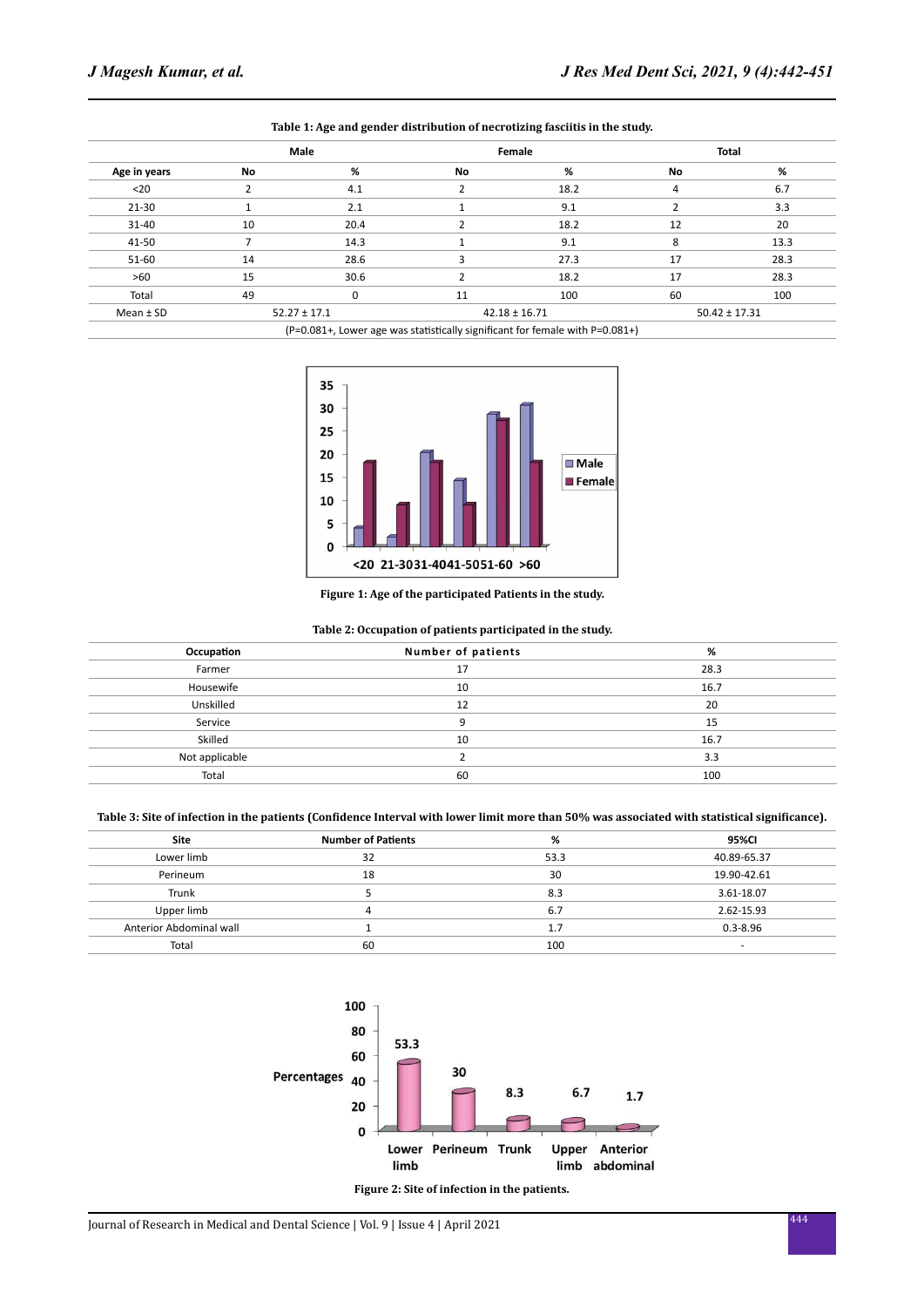| Table +. Symptoms at Fresentation in the patients. |                           |      |             |  |  |
|----------------------------------------------------|---------------------------|------|-------------|--|--|
| Symptoms                                           | Number of patients (n=60) | %    | 955CI       |  |  |
| Pain                                               | 57                        | 95   | 86.30-98.29 |  |  |
| Fever                                              | 37                        | 61.7 | 49.62-72.91 |  |  |
| Discharge                                          | 35                        | 58.3 | 45.73-69.94 |  |  |
| Swelling                                           | 27                        | 45   | 33.09-57.51 |  |  |
| <b>Blisters/Skin Vesicles</b>                      |                           | 18.3 | 10.56-29.52 |  |  |
| Hyper pigmentation/Hard Texture of skin            |                           | 13.3 | 6.91-24.17  |  |  |





**Figure 3: Symptoms at presentation in the patients.**

| Table 5: Duration of symptoms in the patients. |  |
|------------------------------------------------|--|
|------------------------------------------------|--|

| <b>Duration of symptoms</b>      | Number of patients(n=60) | %    |  |  |
|----------------------------------|--------------------------|------|--|--|
| 1-7 davs                         | 33                       | 55   |  |  |
| 8-14 davs                        | 19                       | 31.7 |  |  |
| >14 davs                         |                          | 13.3 |  |  |
| Mean $\pm$ SD: 10.08 $\pm$ 10.09 |                          |      |  |  |



**Figure 4: Duration of symptoms in the patients.**

|  |  |  |  | Table 6: Signs in the patients. |
|--|--|--|--|---------------------------------|
|--|--|--|--|---------------------------------|

| <b>Signs</b>     | Number of patients (n=60) | %    | 95%CI       |
|------------------|---------------------------|------|-------------|
| Pallor           |                           | 10   | 3.61-18.07  |
| Oedema           | 51                        | 85   | 73.89-91.90 |
| Ulcer            | 46                        | 76.7 | 64.56-85.56 |
| Lymph Adenopathy | 11                        | 18.3 | 10.56-29.92 |

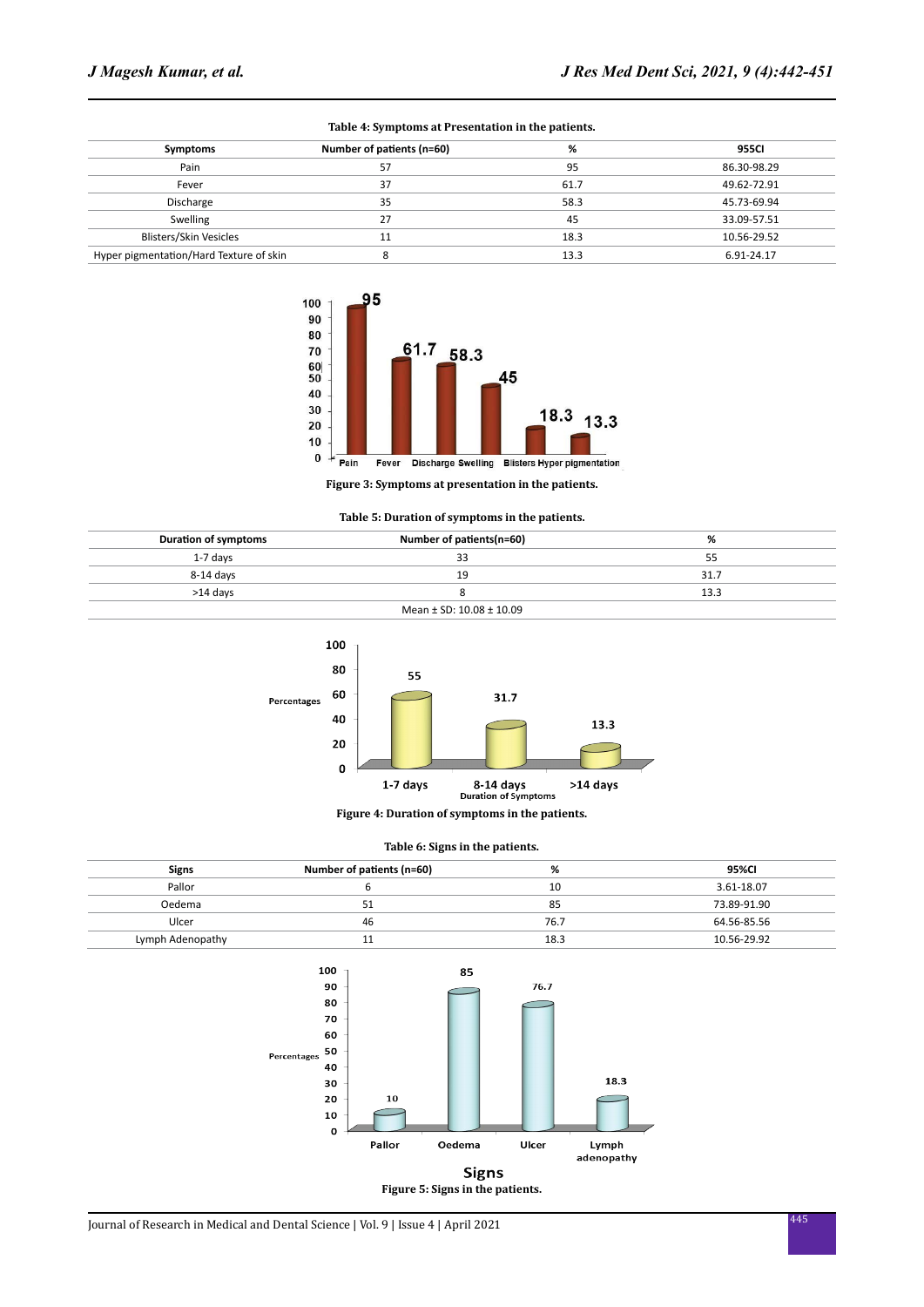Diabetes mellitus was the most common associate comorbid condition comprising of 23(38.3%) patients, followed by hypertension in 18 patients (30%). Two of the patients in this study were HIV positive (Table 8 and Figure 7). The laboratory parameters were evaluated. It was observed that 11(18.3%) patients had hemoglobin <10gm%, 18(30%) has RBS >180md/dl, 14(23.3%) had serum creatinine>1.6mg/dl and 9(15%) with sodium levels. <128mEq/l, which are all risk indicators as describes by a recently developed Laboratory Risk Indicator score for necrotizing fasciitis (LRINEC)by Wong et al. [6] (Table 9 and Figure 8).

The culture was monomicrobial in 37 (61.7%) patients, polymicrobial in 22 (36.7%) patients and sterile in (1.7%) patients. Among these 52 (86.7%) isolates were aerobic and 8(13.3%) were anaerobic. (Table 10 and Figure 9). The commonest bacteria isolated were *E. coli* in 21(35%) patients followed by P. Aeruginosa in 14(23.3%) patients and L. Pneumonia in 11(18.3%) patients (Table 11). Patients were initially given broad spectrum antibiotic combination with second or third generation cephalosporin +/-<br>aminoglycosides+metronidazole followed by aminoglycosides+metronidazole culture-based antimicrobials.

Surgical treatment included debridement's in 57(95%), Fasciotomy 3(5%), followed by Split skin grafting in 21(35%) and secondary suturing in 17(28.3%) (Table 12 and Figure 10). Duration of hospital stay, 9 patients stayed for more than 30 days (Table 13 and Figure 11). The mortality rate was nil (0%).

| Etiology            | Number of patients(n=60) | %    | 95%CI         |
|---------------------|--------------------------|------|---------------|
| Trauma              | 18                       | 30   | 19.90-42.61   |
| Alcoholism          | 8                        | 13.3 | 6.91-24.17    |
| Native drug allergy | 9                        | 15   | 8.10-26.11    |
| <b>RTA</b>          | 6                        | 10   | 4.86-20.15    |
| Insect bite         | 6                        | 10   | 4.86-20.15    |
| Thorn prick         | 4                        | 6.7  | 2.62-15.93    |
| Post-surgery        | 3                        | 5    | 1.71-13.70    |
| Injection           | 2                        | 3.3  | $0.9 - 11.36$ |
| Abrasion            |                          | 1.7  | $0.3 - 8.86$  |
| Eczema              | $\mathbf{1}$             | 1.7  | $0.30 - 8.86$ |
| Episiotomy sepsis   |                          | 1.7  | $0.30 - 8.86$ |
| Septic abortion     |                          | 1.7  | $0.30 - 8.86$ |
| IR Rays             |                          | 1.7  | $0.30 - 8.86$ |
| Idiopathic          | 4                        | 6.7  | 2.62-15.93    |

**Table 7: Etiology in the patients.**



**Figure 6: Etiology of necrotizing fasciitis.**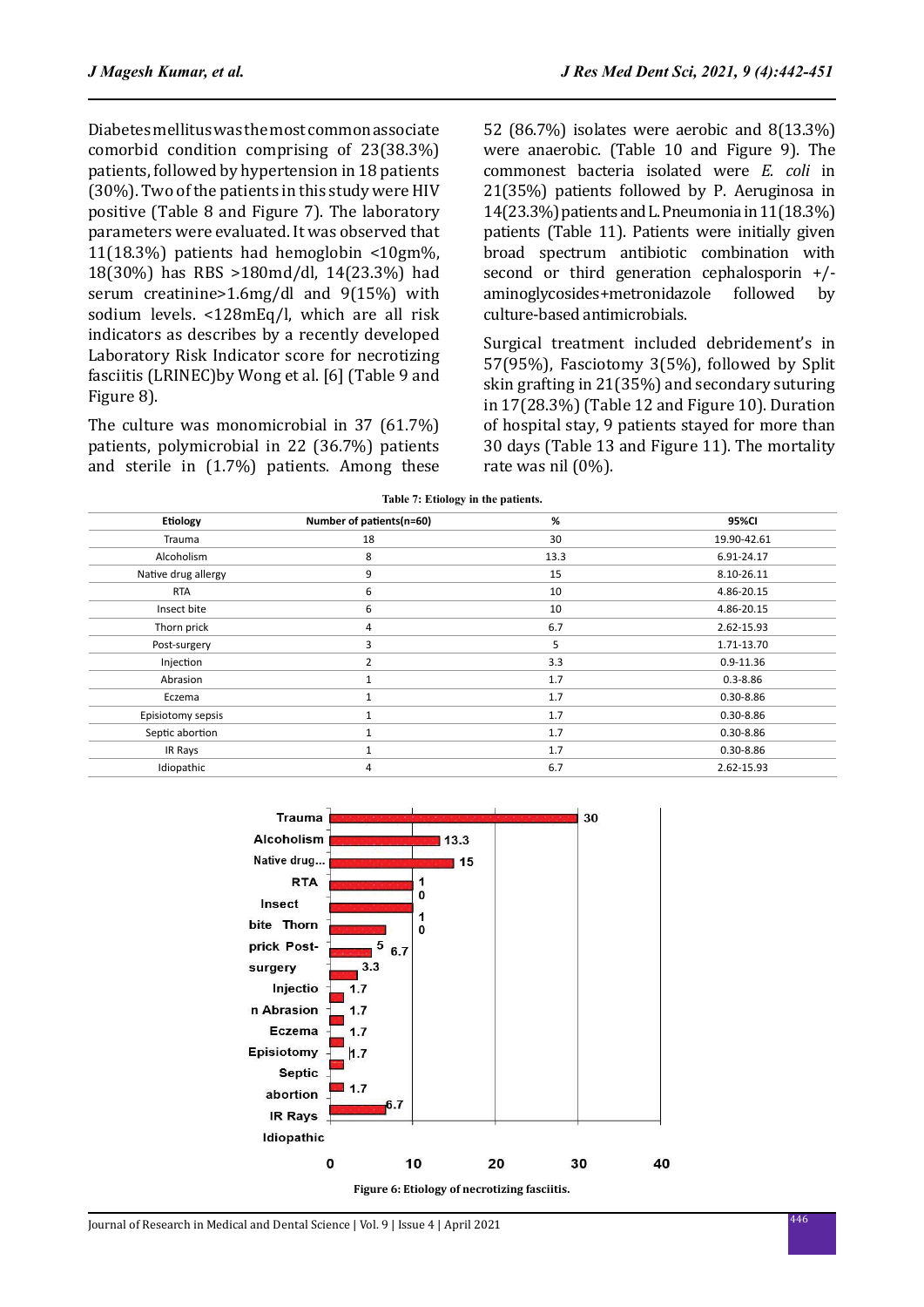| Table 8: Associated co morbid conditions. |                          |      |  |  |  |
|-------------------------------------------|--------------------------|------|--|--|--|
| <b>Associated Co morbid conditions</b>    | Number of patients(n=60) | %    |  |  |  |
| 1.DM                                      | 21                       | 38.3 |  |  |  |
| 2.Hypertension                            | 18                       | 30   |  |  |  |
| 3.Smoking                                 | 11                       | 18.3 |  |  |  |
| 4.CKD                                     | 9                        | 15   |  |  |  |
| 5.COPD                                    | 8                        | 13.3 |  |  |  |
| 6.CAD                                     | 6                        | 10   |  |  |  |
| 7.Cirrhosis                               | 3                        | 5    |  |  |  |
| 8.HIV                                     | 2                        | 3.3  |  |  |  |
| 9.Tuberculosis                            | $\overline{2}$           | 3.3  |  |  |  |
| 10.Anemia                                 | 1                        | 1.7  |  |  |  |
| 11.Eczema                                 | 1                        | 1.7  |  |  |  |
| 12. Osteo arthritis                       | 1                        | 1.7  |  |  |  |
| 13.Sepsis                                 | $\mathbf{1}$             | 1.7  |  |  |  |
| 14.Idiopathic                             | 10                       | 16.7 |  |  |  |



#### **Figure 7: Associated Co morbid conditions.**

|  |  | Table 9: Laboratory investigations on admission. |  |  |
|--|--|--------------------------------------------------|--|--|
|--|--|--------------------------------------------------|--|--|

| <b>Blood parameters</b> | Number of patients (n=60) | %    | 95 %CI      |
|-------------------------|---------------------------|------|-------------|
|                         | Hemoglobin gm%            |      |             |
| $<$ 10                  | 11                        | 18.3 | 10.66-29.92 |
| $>=10$                  | 49                        | 81.7 | 70.08-89.44 |
|                         | RBS mg/dl                 |      |             |
| < 180                   | 42                        | 70   | 57.49-80.10 |
| $>=180$                 | 18                        | 30   | 19.90-42.51 |
|                         | Serum Creatinine mg/dl    |      |             |
| < 1.6                   | 46                        | 76.7 | 64.56-85.66 |
| $>=1.6$                 | 14                        | 23.3 | 14.44-35.44 |
|                         | Sodium mEq/L              |      |             |
| < 128                   | 9                         | 15   | 8.10-26.11  |
| $>=128$                 | 51                        | 85   | 73.89-91.90 |
|                         |                           |      |             |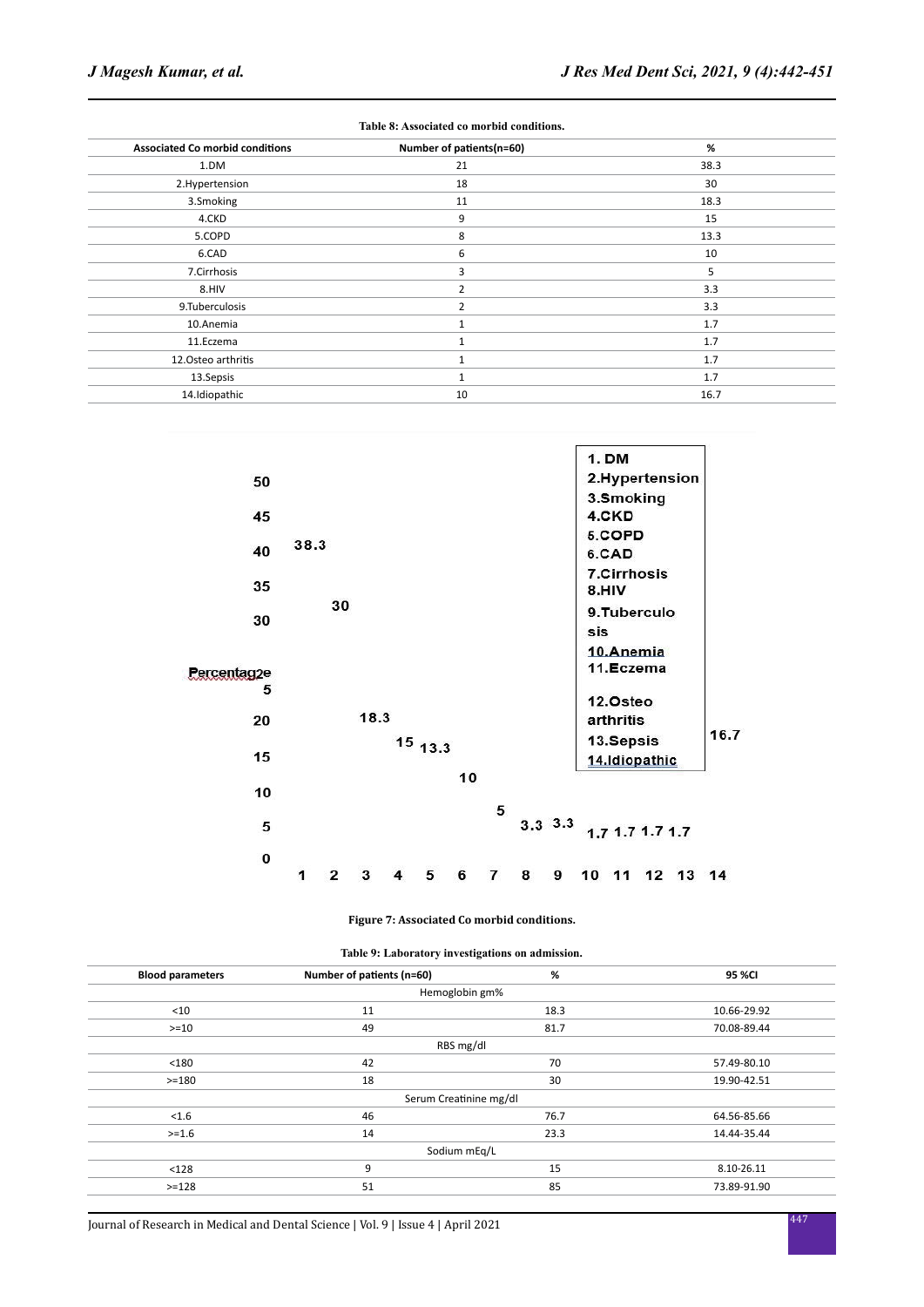

**Table 10: Bacteriological study of the specimen tissue.**

| <b>Bacteriological Study</b> | Number of patients(n=60) | %    | 95%CI        |  |
|------------------------------|--------------------------|------|--------------|--|
| Monomicrobial                | 37                       | 61.7 | 49.02-72.91  |  |
| Polymicrobial                | 22                       | 36.7 | 25.62-49.32  |  |
| Sterile                      |                          | 1.7  | $0.3 - 8.86$ |  |
| Aerobic                      | 52                       | 86.7 | 75.83-93.09  |  |
| Anaerobic                    |                          | 13.3 | 6.91-24.17   |  |
|                              |                          |      |              |  |



**Figure 9: Bacteriological study of the specimen tissue.**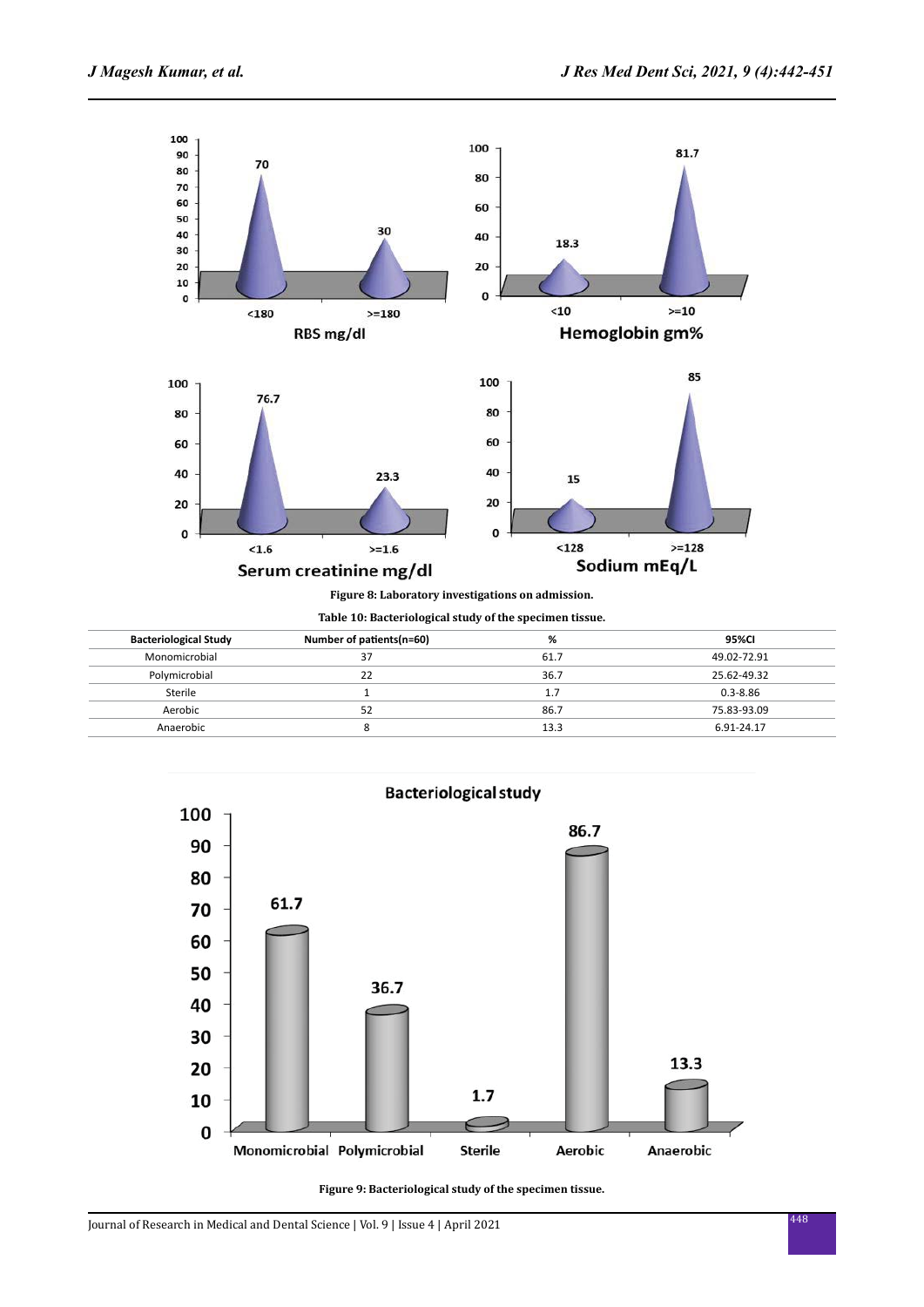| Table 11: Commonly identified bacteria. |                                                  |      |  |  |
|-----------------------------------------|--------------------------------------------------|------|--|--|
| <b>Commonly Identified Bacteria</b>     | Number of patients(n=60)                         | %    |  |  |
| E. Coli                                 | 21                                               | 35   |  |  |
| P. Aeruginosa                           | 14                                               | 23.3 |  |  |
| K. Pneumoniae                           | 11                                               | 18.3 |  |  |
| P. Mirabilis                            | $\overline{7}$                                   | 11.7 |  |  |
| Cons                                    | 6                                                | 10   |  |  |
| S. Aureus                               | 6                                                | 10   |  |  |
| <b>MRSA</b>                             | 5                                                | 8.3  |  |  |
| P. Vulgaris                             | 5                                                | 8.3  |  |  |
| Citrobacter                             | 4                                                | 6.7  |  |  |
| <b>NFGNB</b>                            | 4                                                | 6.6  |  |  |
| B.H. Streptococci (Gr. A)               | 4                                                | 6.6  |  |  |
| Acinetococcus                           | 3                                                | 5    |  |  |
| Peptococcus                             | 3                                                | 5    |  |  |
| Fusobacterium                           | $\overline{2}$                                   | 3.3  |  |  |
| P. Species                              | $\overline{2}$                                   | 3.3  |  |  |
| Psuedomonas                             | $\overline{2}$                                   | 3.3  |  |  |
| Anaerobic cocci                         | $\mathbf{1}$                                     | 1.7  |  |  |
| <b>Bacteriods</b>                       | $\mathbf{1}$                                     | 1.7  |  |  |
| Citrobacter Freundii                    | $\mathbf{1}$                                     | 1.7  |  |  |
| Enterobacter                            | $\mathbf{1}$                                     | 1.7  |  |  |
| Enterococci                             | 1                                                | 1.7  |  |  |
| P. Streptococcus                        | $\mathbf{1}$                                     | 1.7  |  |  |
|                                         | <b>CONS: Coagulase Negative Staphylococcus</b>   |      |  |  |
|                                         | MRSA: Methicillin Resistant Staph Aureus         |      |  |  |
|                                         | NFGNB: Non-Fermenting Gram Negative Bacilli      |      |  |  |
|                                         | Group A BH: Group A Beta Haemolytic Streptococci |      |  |  |

### **Table 12: Treatment.**

| Treatment                 | <b>Number of patients</b> | %     |
|---------------------------|---------------------------|-------|
| Debridement               |                           | 95    |
| Fasciotomy                |                           |       |
| Split Skin Graft          |                           | 35    |
| <b>Secondary Suturing</b> |                           | 28.33 |



# **Treatment**

### **Figure 10: Treatment.**

### **Table 13: Hospital stay in days of studied patients.**

| Hospital stays in days | Number of patients(n=60) | %    |
|------------------------|--------------------------|------|
| <7 days                |                          | 1.7  |
| $7-14$ days            | 12                       | 20   |
| 15-21 days             | 25                       | 41.7 |
| 22-30 days             | 13                       | 21.7 |
| >30 days               |                          | 15   |
|                        |                          |      |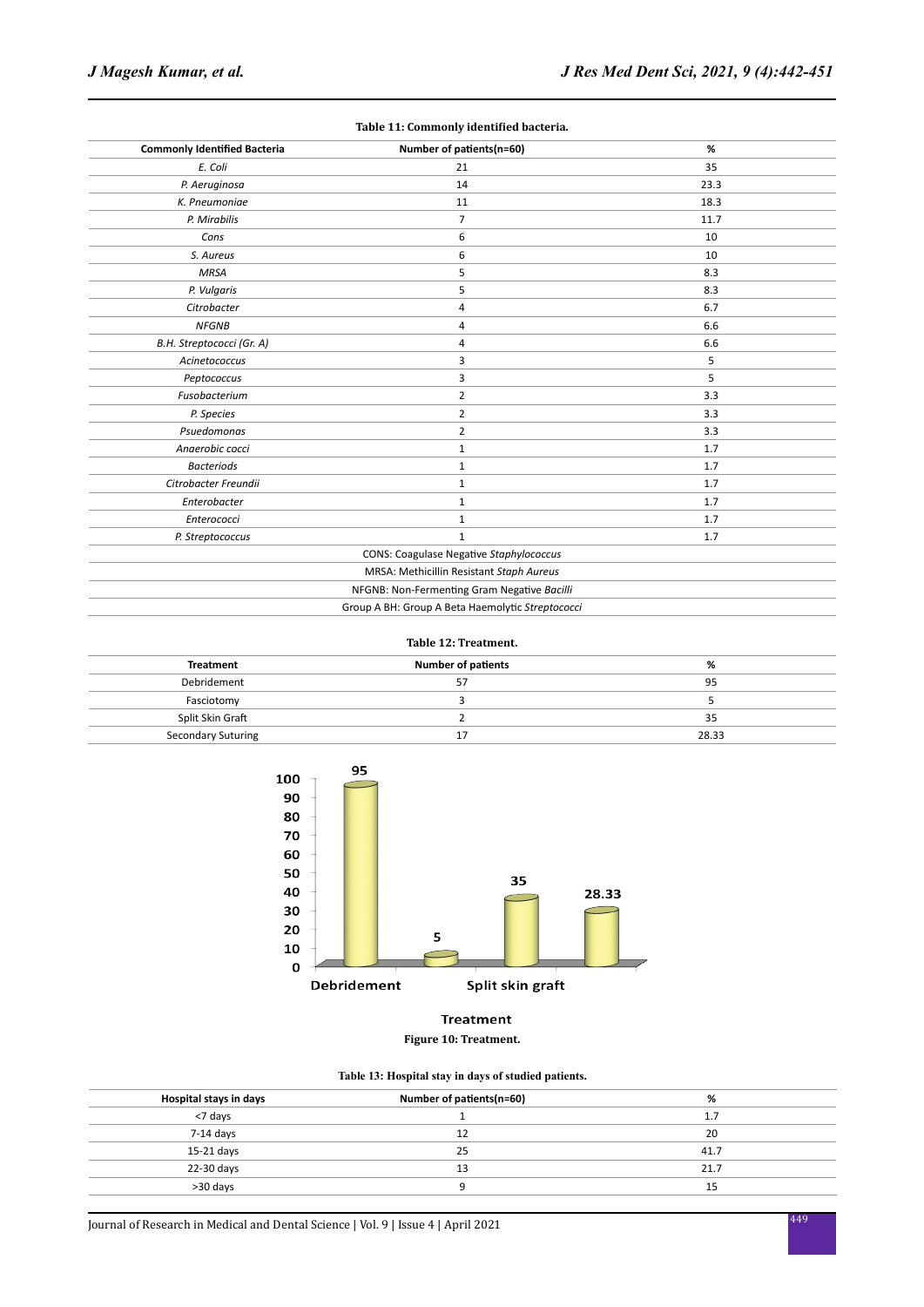

**Figure 11: Hospital stay in days of studied patients.**

### **DISCUSSION**

The present aimed to analyze the incidence and prevalence of Necrotizing fasciitis in hospitalized patients. Necrotizing fasciitis usually associated with hypotension, fever, tachycardia, tachypnea and laboratory findings of leukocytosis and metabolic acidosis are indices of development of sepsis. Our study showed that age was one of the main factors to determine the severity of the disease. The results also revealed the male predominance, and it might be due to increased incidence of trauma and outdoor activity. Our results coinciding with the previous studies by Wilkerson et al. [10] and Childer et al. [11]. Necrotizing fasciitis is known to follow minor trauma, insect bite, pustule or minor operations, anorectal abscess, instrumentation, septic abortion, genitourinary infection. In our study majority of the patients had a predisposing factor and majority (30%) was due to trauma. No etiological factor was present in the patients. Primary or idiopathic Necrotizing fasciitis occurs in the absence of a known or identificable etiologic factor. The underlying pathogenesis of idiopathic Necrotizing fasciitis is still unknown.

These findings were coincidence with Mukhopadhyay et al. [12]. In our study, lower limb (53.3%) and perineum (30%) were the commonest site involved. Other studies did not show similar results, perineum being the most common site. There may be a difference in the orunary site of infection due to a difference in the hygiene level. But Tian et al. [13] had shown the infection to be more common in the lower limbs, similar to our study. Diabetes mellitus was the most common co-morbid condition in our study (23%) which is co-relating with the previous report by Kobayashi et al. [14]. Other co-morbid factors associated with necrotizing fasciitis include chronic alcoholism, drug abuse, corticosteroid use, immune-suppression, AIDS, malignancy, chronic obstructive lung disease, chronic venous or lymph insufficiency, obesity, malnutrition, peripheral vascular diseases, tuberculosis, and leprosy. In our series, other co - morbid factors noted were: hypertension in 18 patients (30%), CKD in 9(15%), COPD in 8(13.3%), CAD in 6(10%), Cirrhosis in 3(5%), Tuberculosis in 2(3.3%). Two patients were HIV positive. Tian et al. [13] reported similar previously.

In our study majority of the patients (61.7%) had mono microbial infection. This does not correlate with other studies which showed that polymicrobial infection as the main flora. Among these 52 (86.7%) isolates were aerobic and 8(13.3%) were anaerobic. In our study *E. Coli* was the commonly identified and *E. Coli* was the most common bacterium isolated from necrotic tissue of diabetic patients. Others also demonstrated that *E. Coli* was one of the four common organisms isolated from Type I necrotizing fasciitis. Pseudomonas aeruginosa can be a fatal cause of necrotizing fasciitis. According to other studies *P. aeruginosa* was the most frequently isolated bacteria which represented 85% of 39 patients with necrotizing fasciitis. Broad spectrum antibiotics against gram positive, gram negative and anaerobic bacteria should be started early during treatment before culture reports are available. According to Wipf et al. [15] the single most important determinant of survival is the amount of time elapsed between initial presentation and surgical debridement. The present study had revealed the incidence and precaution measures for effective treatment on Necrotizing Fasciitis.